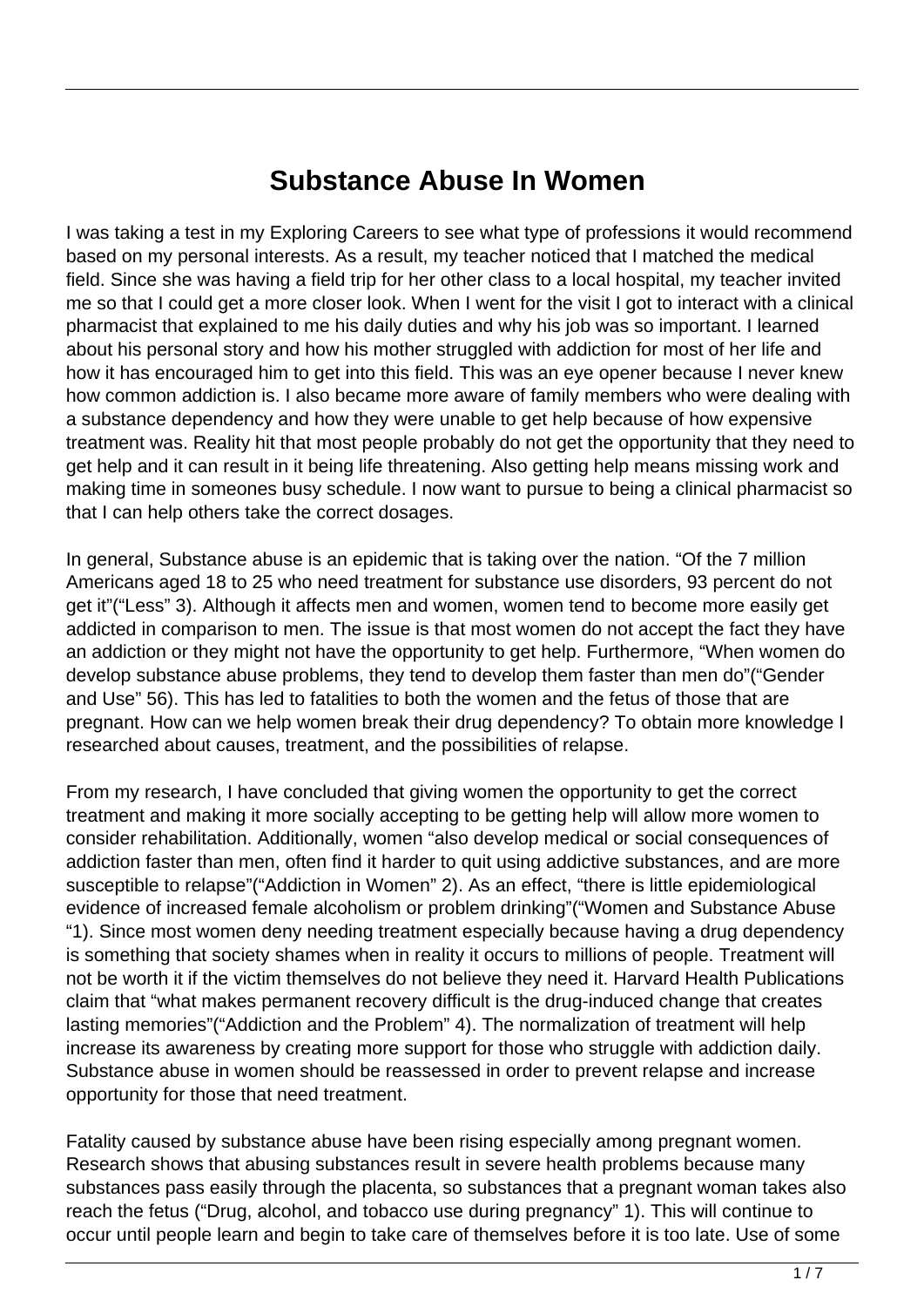substances can increase the risk of miscarriage and can cause migraines, seizures, or high blood pressure in the mother, which may affect her fetus. It can be also be difficult for women to get help for a substance use problem during or after pregnancy because of social and legal fears. In addition, spouses that consume equal amounts of alcohol were way less likely to get a divorce in comparison to those relationships in which one partner is a heavy drinker and the other is not. In order to help people that have already encountered addiction, I researched preventability of treatment and factors that hinder the effectivity of treatment.

Dealing with drug dependency is a constant battle that needs to be fought everyday. Mosaic Family Services is a local association that encourages families who have struggled with addiction, domestic violence, and human trafficking. This organization has the mission "to support, educate, and empower individuals and families of the communities we serve"("Substance-Abusing Women" 2). At the shelter, they offer from housing to legal representation which can help put the client on the right track. This shelter has the priority of being welcoming and comforting to help everyone feel safe and at ease. A proper environment is vital for clients to flourish and grow an independent and stable states of mind. There are many reasons why people develop addiction and can eventually overdose. One of the many factors of developing addiction is having a traumatic event occur and think that relying on substances will make the thought go away. A personalized approach in women's treatment is much more effective when it comes to treating the disease of substance abuse.

Ultimately, there is no one specific solution to drug dependency, and what may work for one person may not be a good fit for someone else. Simply understanding the different options can be an important first step. These programs need to take these issues into consideration and offer child care, job training, and parenting classes. Many treatments end with clients relapsing so trying to customize the methods of rehabilitation will lower those chances. For example, "what makes permanent recovery difficult is drug-induced change that creates lasting memories"("Addiction and the Problem" 4). Once a person is an addict then that will stick with them for the rest of their lives. Many people have points in his or her lives that are falling apart and those are the times that people tend to relapse. Obviously there will always be low points in everyone's life so it would be an unrealistic solution to help them stay away from certain emotions. Although there are many factors that can cause substance abuse in women, there are ways to help those that struggle everyday to not have a setback.

Most people do not believe they are addicts because it is comparable to admitting a weakness. The writers at Alcoholism & Drug Abuse Weekly claim that "of the 7 million Americans aged 18 to 25 who need treatment for substance use disorders, 93 percent do not get it"("Less than" 3). These percentages are troublesome because fighting addiction alone is difficult. Getting treatment will give women a support system and the opportunity to introduce themselves to others with similar stories so they know they are not alone. Being an addict will make people more susceptible to health issues, in addition the negative effect it has on pregnant women. Importantly, to clarify, "drug dependency is a medical condition—not a crime. Pregnant women do not experience drug dependencies because they want to harm their fetuses or because they don't care about their children" ("Addicted while Pregnant" 8). The baby gets used to the substance that the mother was using but then when born the baby goes through withdrawal, the mother has a stillbirth, or can even pass away. Sadly many women experience this trauma since they might not know have the opportunity of getting help. Although assessing our treatment might take a longer time to work its magic, it the most beneficial at preventing another downfall in the future.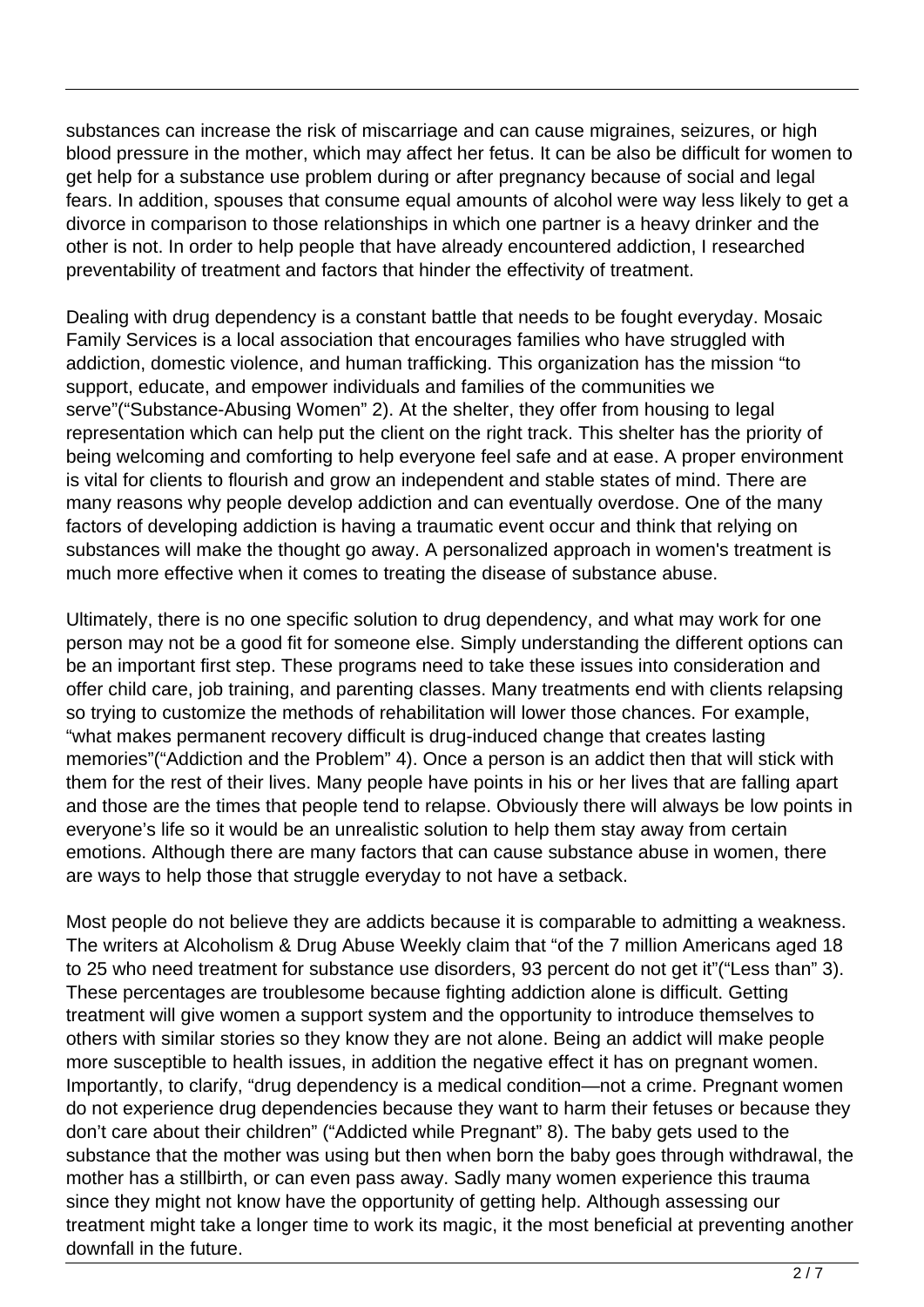Trauma or stress is a big factor in women resulting in drug dependencies. To ease the pain and distract themselves from their lives, they believe there substances are good for them. For example, "Women are also far more likely than men to be subjected to sexual violence both as children and as adults"("Substance-Abusing Women" 792). Sexual violence, domestic violence, and human trafficking could destroy anyone's mental state. Mental health plays a huge role in addiction and it can become an escalating problem. Although genetics can play a huge role in developing addiction, it also does not mean that it is affected by people's demographic. As a result, "alcohol and drug abuse among women occurs at similar rates among poor and nonpoor people and among white people and people of color"("Substance-Abusing Women" 789). There are many stereotypes out there that some women of different demographics drink more than others but the numbers are all quite similar. Addiction afflicts people from all walks of life. It doesn't matter where you live, what color your skin is, what you do for a living, or how much money you have or don't have. No one is immune from addiction. Yes, there are homeless drug addicts. But there are also suburban soccer moms, bankers, and lawyers who are drug addicts. They took a taste of a mind-altering substance oftentimes as prescribed by a doctor. On the other hand, some peoples cultures it is acceptable to drink more or not at all. It is important to have a complete understanding on the role society plays with drug dependent women.

Many people who have not experienced addiction, whether it was first hand or a loved one, say that addicts dug the hole themselves and that they do not deserve any assistance. There are many reasons why the number of women that have fallen into their cycle have increased. Opioids are" now a national crisis that has become the leading cause of death for people under 50 years old in the United States"(Mosaic). This causes distress in finding a balance between using the opioids for its medical benefits and abusing the drug. For example, based on the need for prevention measures related to the emergence of prescription drug misuse, the Texas Health and Human Services Commission (HHSC) is conducting regional Town Halls to discuss suggested best practices and solutions to prevent prescription medication misuse"("Mosaic"). There are many causes such as genetic and environmental that have been linked to all addictions to opiates seem to play a role. Now it is been widely accepted that people with an "intense" personality and behavior related to dopamine addiction, are more likely to use drugs including the highly addictive and dangerous opiates. At Mosaic Family Services they offer the MYSAP program that works on selective preventive measures by educating the community on current drug issues and the negative effects of drugs on the mind and body. Also they teach about the devastating consequences that it can have on one's life so that many can see the true effects it can have.

Alcoholism is another substance that is commonly abused and has been progressively increasing over time. Since women usually tend to weigh less than men and alcohol remains in body water, an average woman can consume the same amount of alcohol as an average man yet have more of an impact. As a result, the female drinkers tend to experience unfavorable effects and develop an addiction a lot faster in comparison to males. Additionally, the changing social norms are making it more acceptable for women of all ages to drink. The combination of more women drinking and women drinkers being more impacted by alcohol has created a health epidemic of women and alcoholism that is impacting millions of American families. Based on society women usually also have more family responsibilities making it even more important for them to get the treatment. Women that are "pregnant or have young dependent children very frequently cite their desire to protect and support their family as their primary reason for seeking alcoholism treatment"("Women and Alcoholism" 3). Many time Binge drinking is a risk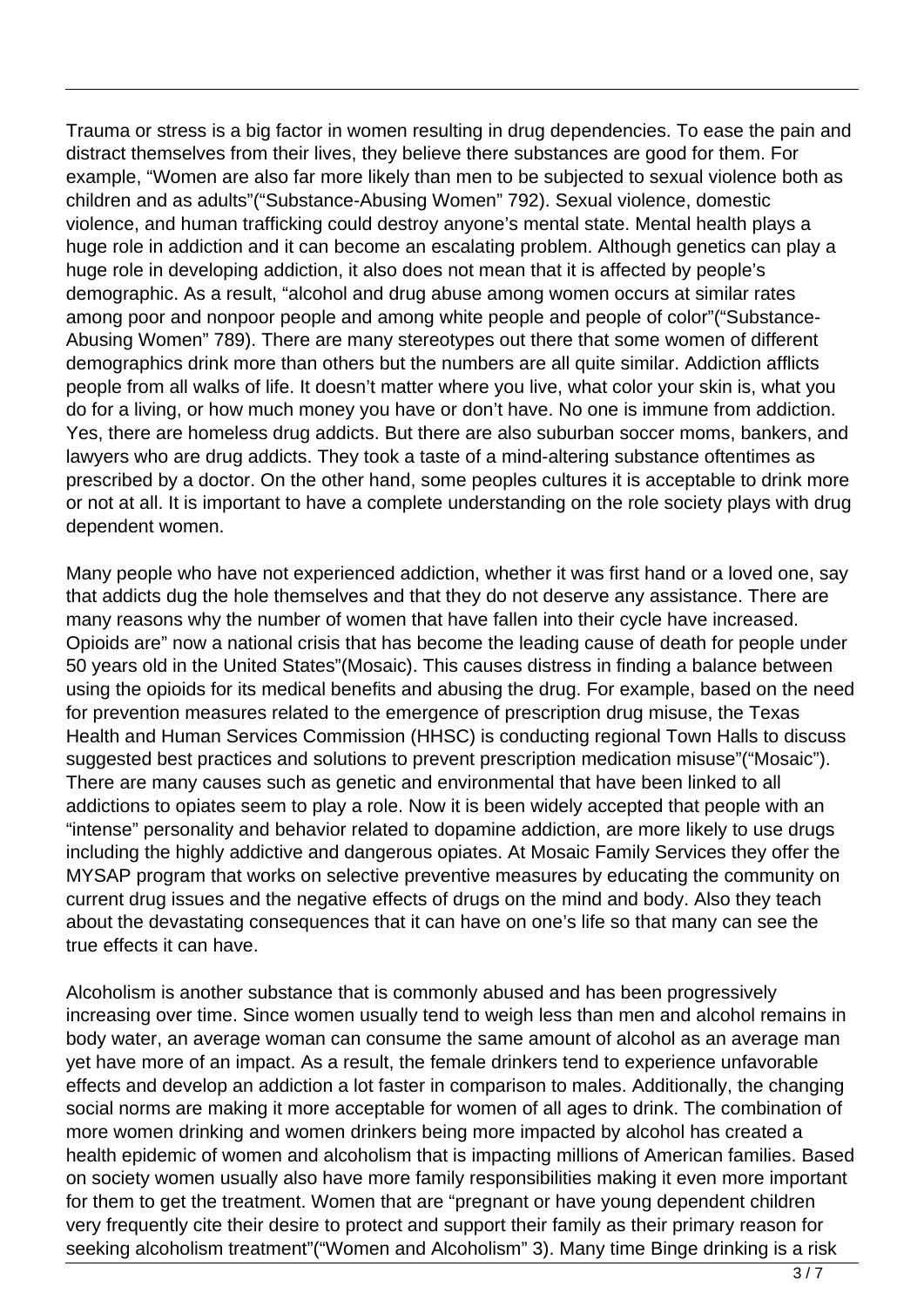factor for sexual assault, especially among young women in college settings. Each year, more and more college women are sexually assaulted. Research suggests that there is an increase in the risk of rape or sexual assault when both the attacker and victim have used alcohol prior to the attack.

Addiction begins with drug use, and the main factor in drug use is access. For example, "the drugs that people choose to use, either for medicinal or recreational purposes, have to be accessible to them("Substance Abuse Among Women" 3). Since the drug would not be available in the first place then there is no chance on getting addicted. Women in our society do not have trouble accessing drugs since there are dealers on every corner. Often, women begin using drugs for medical purposes. They may not be aware of the risks of addiction or the fact that women can be more susceptible to addiction than men. Doctors tend to over prescribe medications and exclude explaining the possible consequences of taking the opioids. The opioid epidemic is not only the doctor's fault. Since people expect the medications to make them "pain free" the doctor feels pressured to over prescribe them("Why Do Doctors" 3). Women are more likely to suffer chronic pain than men, and they receive prescriptions for longer doses of pain medicine. In fact, it is rarely possible to completely eliminate pain; trying to do so often results in excessive administration of opioids. Also many people go to the doctor for some type of " pain" to get painkillers and then sell them for double or triple the price. From a society that emphasizes the need for pills to treat pain, lack of training on pain management for physicians, a disconnected healthcare system, and pressure on doctors have come together to create an epidemic that has taken the lives of so many.

Addiction tends to work fast but seems like a relatively slow process. Many people thinking they just have a liking to a substance so they continue it until they finally overdose. Erika Byrd was " among the rising number of people in the United States who have been killed by alcohol in the last decade"("Alcohol is Killing" 45). Byrd, who passed away in 2011, would always manage to convince her family that she does not need rehabilitation. She had been struggling for a while until eventually she overdosed and left her family behind. For many women, drug abuse starts as a way of taking control of something about themselves that they do not like. It's selfmedication that's meant to make their lives better but, it always ends up having the opposite effect. There are no drugs that can fix the way you look or feel about yourself, and drugs are not a substitute for friends or food or a relief from stress. All of these factors can be changed with hard work and some help. Focusing on the positive parts of your life and working to eliminate the negatives are two major steps in the life-long pursuit of happiness. Joining a support group can help because "listening to how other people handle similar situations, and sharing your thoughts with them, will help reduce your anxiety and depression"("Sub. Abuse among women" 68 ). Adding drugs or alcohol just compounds the negatives and makes this journey to happiness much more difficult. substance abuse becomes an additional problem on top of these others, rather than being the solution to anything.Prevention is the best approach to addiction in women. Since women develop addiction rather quickly, prevention may no longer be an alternative for you or someone you love. Always ask about the need for prescription drugs, and only take them as directed by your doctor. Dispose of the extra pills immediately so they will not be available for anyone else in the future. Ask your doctor for alternative means of pain management if your condition is chronic. Many doctors say that if you're taking prescription medication, do not drink alcohol. Putting the effects of both drugs will lead to addiction much faster.

When in recovery, choosing a safe living environment is vital since it is such a vulnerable time.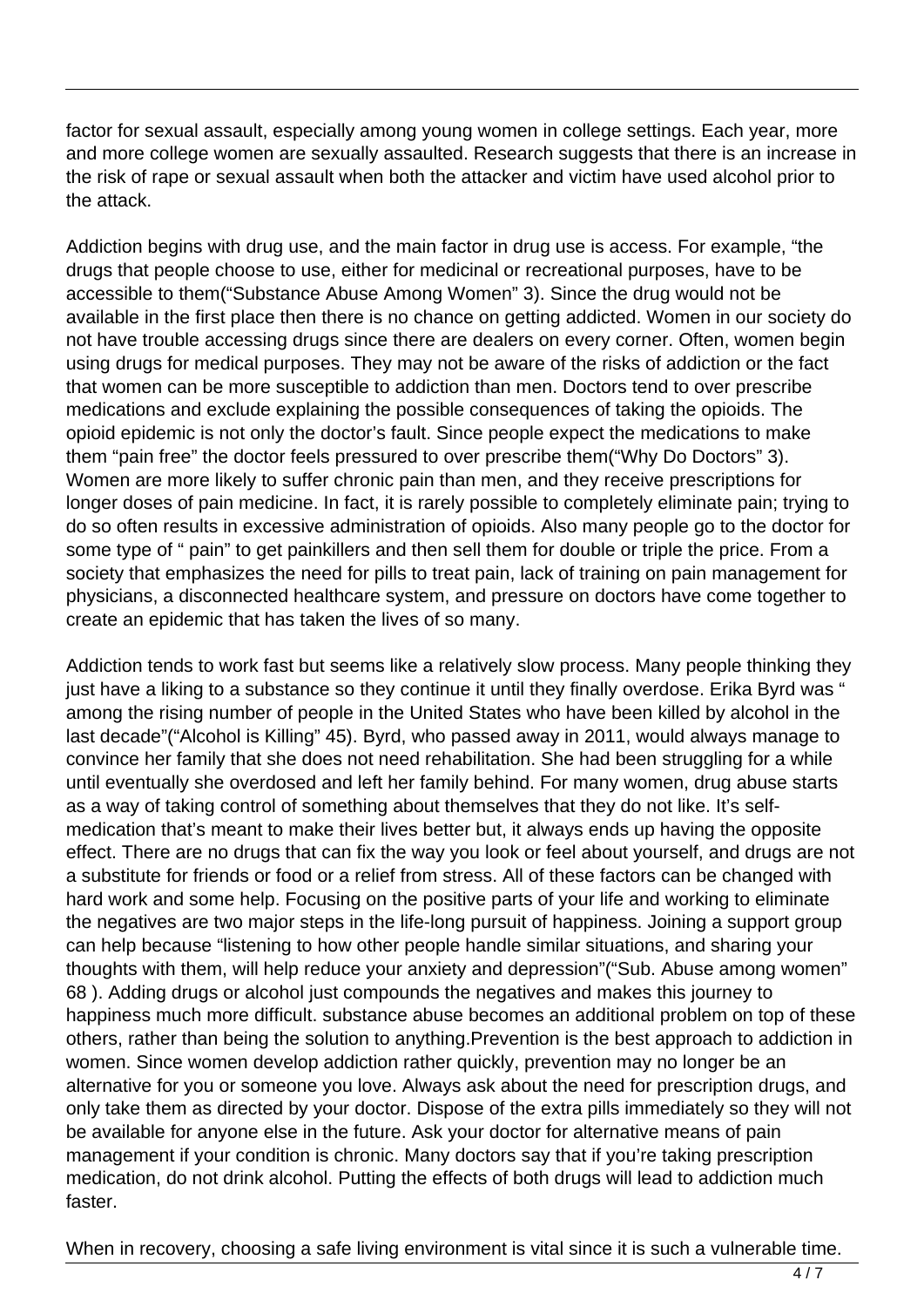Sober living homes are one option that allows people to recover in a safe place with others in similar situations which can really help someone not feel alone. They are supposed to help them to transition back into the community after intensive inpatient services and to learn to live independently without the use of drugs and/or alcohol.There are all types of sober living homes. Some are owned by businesses or religious groups, but the majority of homes are run privately, most often by groups of sober people who form an informal agreement to have a sober living arrangement. These privately run homes allow addicts to invest in their own recovery. The only issue is that if one person relapse they can influence other people to relapse too. The cost of living in a sober living home can vary based on location; however, the rates are typically similar to those of moderately priced rental apartments.

After seeing many loved ones struggle with substance abuse I realized how important this topic is to me. Now I volunteer at Mosaic Family Services for my service learning. They are dedicated to serving survivors of human rights abuses from around the world and within their community. While also creating access to opportunities for their clients, and empowering them towards independence. Mosaic's clients vary from unaccompanied minors to human trafficking and is all about making it a safe space. Being in a safe environment where there is no temptation to use is vital to fighting the addiction.

By volunteering at this organization, I have learned that I can make an impact on someone else's life and that there is always hope even when things are falling apart. In doing this I will gain knowledge on how to make others that are also going through drug dependencies get help. What astounded me the most was how everyone looks like people I pass everyday and if I was to see them at the grocery store I would have never thought about their past. That taught me that I never known what people have been through and everything that has shaped them into being the person that they are now.

All of my research is based on how even acknowledging that one has an addiction is a step closer to getting better. After putting all of my information together, I have found different factors that might make treatment not seem the most preferable and I have found different reasons on why so many women fall into this issue. For my end product I created an instagram account called "The Virago Project." I chose this name because Virago in Latin means female warrior which really conveyed the purpose for this profile. With help from my mentor I created a virtual way to become informed about women abuse and to advertise their stories so others know that they are not alone. The point of this account is to encourage women to get help while also educating them about the dangers of abuse. I gathered all the basic information about treatments and all the statistics. My postings are intended to create an information brochure that is assessable at all times. I want this account to contain inspirational quotes and words of encouragement while also being informative. I am going to spread awareness about the "The Virago Project " by giving shoutouts on my actual personal accounts and also getting shoutouts and promotions from other bigger accounts. I want to incorporate a space where women can share their stories and their progress to inspire others and to help generate their own motivation. I am not a medical professional by any means this was just a way to have a place to find inspiration. My goal is to portray Mosaic Family Services purpose of creating a safe space into a portable profile that is accessible at all times.

A problem that I faced was that most places would not allow me to volunteer since I am not eighteen yet. Although that was a setback, I finally found a great facility that cares deeply about their patients and treats them with the best care. Since I am not a qualified medical healthcare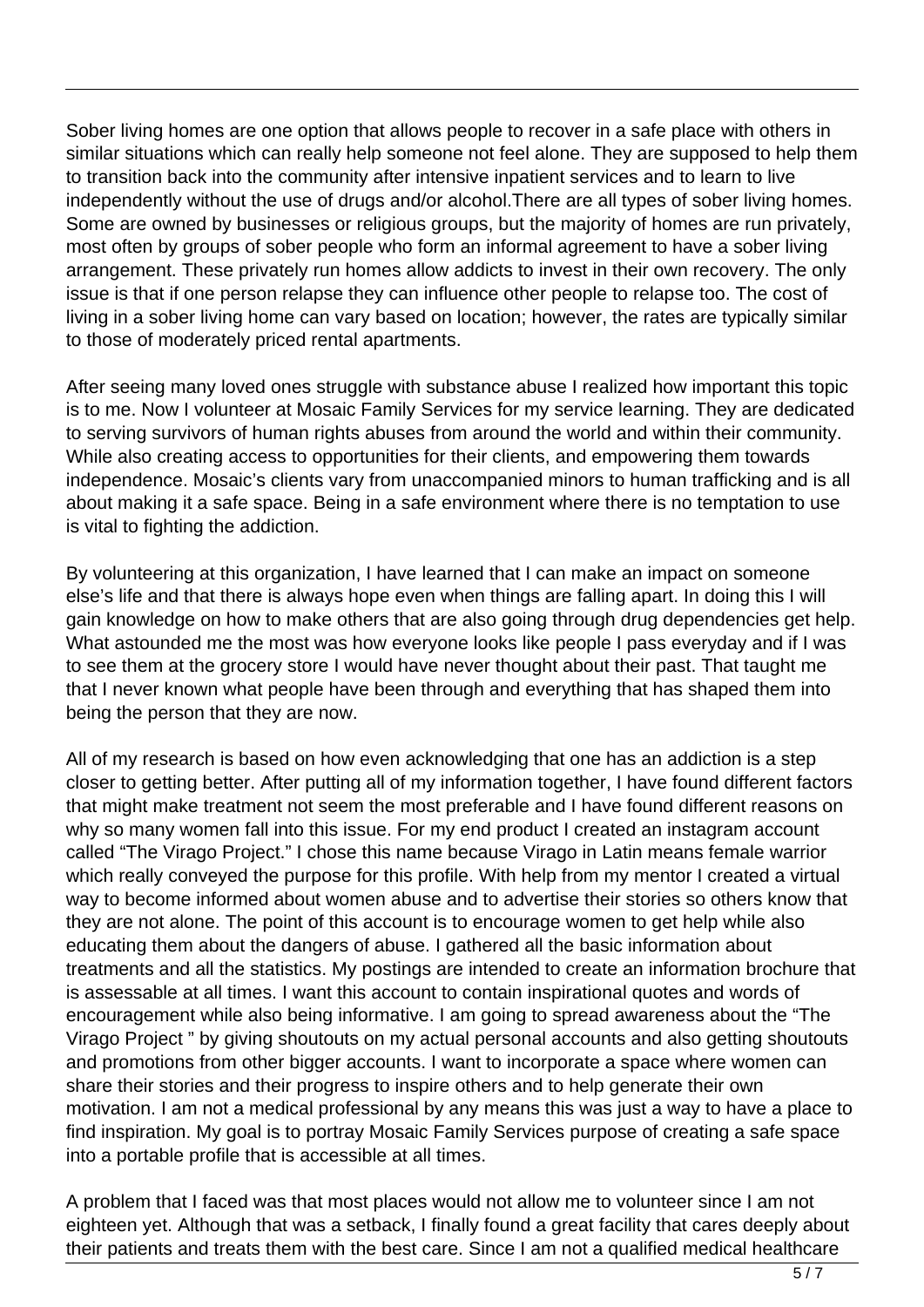professional, there were many limitations but I still managed to do learn a lot from this experience. Also, working as a team at Mosaic has strengthened my leadership skills and has made me better at problem solving and working with social networking. This organization is full of caring people that want the best for their clients and that has honestly made me want to better myself as a person. Another setback I encountered was my idea of creating an app for my end product not fulfilling its purpose. Yet I figured it out by changing up my end product and making a profile that does all of the same things just with an app that has already been created.

My end product targets women that are fighting their addiction everyday. I want "The Virago Project" to attract women to get help and to never give up fighting. I also want to encourage women to be able to express themselves by their writings. There is nothing more empowering than being one's true self and these women need that because addiction can put people in a vulnerable place. I think it is important for women to be able to have an account that will remind them and motivate them towards getting better.

I want to continue volunteering at Mosaic Family Services so that I can continue to meet new people and hear what they have been through. After this experience, I will have learned more than I ever thought I would on not only substance abuse but becoming a better and more well rounded person. Although the amount of work is substantial, in the end it is all worth it even if it only helps one person.

The results can be counted and measured. I am able to count the amount of people that follow comment and like my account. I will also be able to measure the effectiveness by asking my followers on their opinions. Although many might not be interested in the account because they might not want extra tools outside of of their rehabilitation. The account is supposed to either aid during or after rehabilitation.

Some people think drug use and abuse is not a big problem, but it is a really big problem. There are many people who view addiction as a moral failing or as something that only bad people suffer from. They are stuck in a world where addiction is only a problem for low-income or homeless people with long criminal records. Which is not true at all. When teens start using drugs they think is good because they don't know the facts about using drugs and because drugs make them feel different. "When I smoked the first time I felt different and I did like it" ("Drug Use And Abuse" 18). Teens always like to experiment, but they eventually grow out of it. "Teens might tell themselves they will only try a drug once, but many teens find themselves under continual peer pressure to continue to experiment with drugs and join the party" ("Addiction and the Problems of Relapse" 68). Addicts think differently than other people they think the drug is part of their life or as part of their culture. For example, when they first start smoking a few puffs of marijuana and they get high. Later once their body gets used to it they need to smoke a lot more for the same effect to happen. In most cases drug abuse starts out in teenage years and later can evolve into adult issues.

In conclusion, from my experience of completing my Capstone I gained a lot of self motivation and time management skills. While also developing my problem solving skills that I will need to be able to take with me for when I go to college or get a job. I was able to accomplish a lot more than I ever would have thought and I am very proud with my results. The whole process was a lot of work but I ended up being prepared and feeling good about my overall presentation. I am glad to say I have finally completed the biggest project I have ever completed. If I was still at a regular high school I would not be as well rounded and prepared for going to a university as I